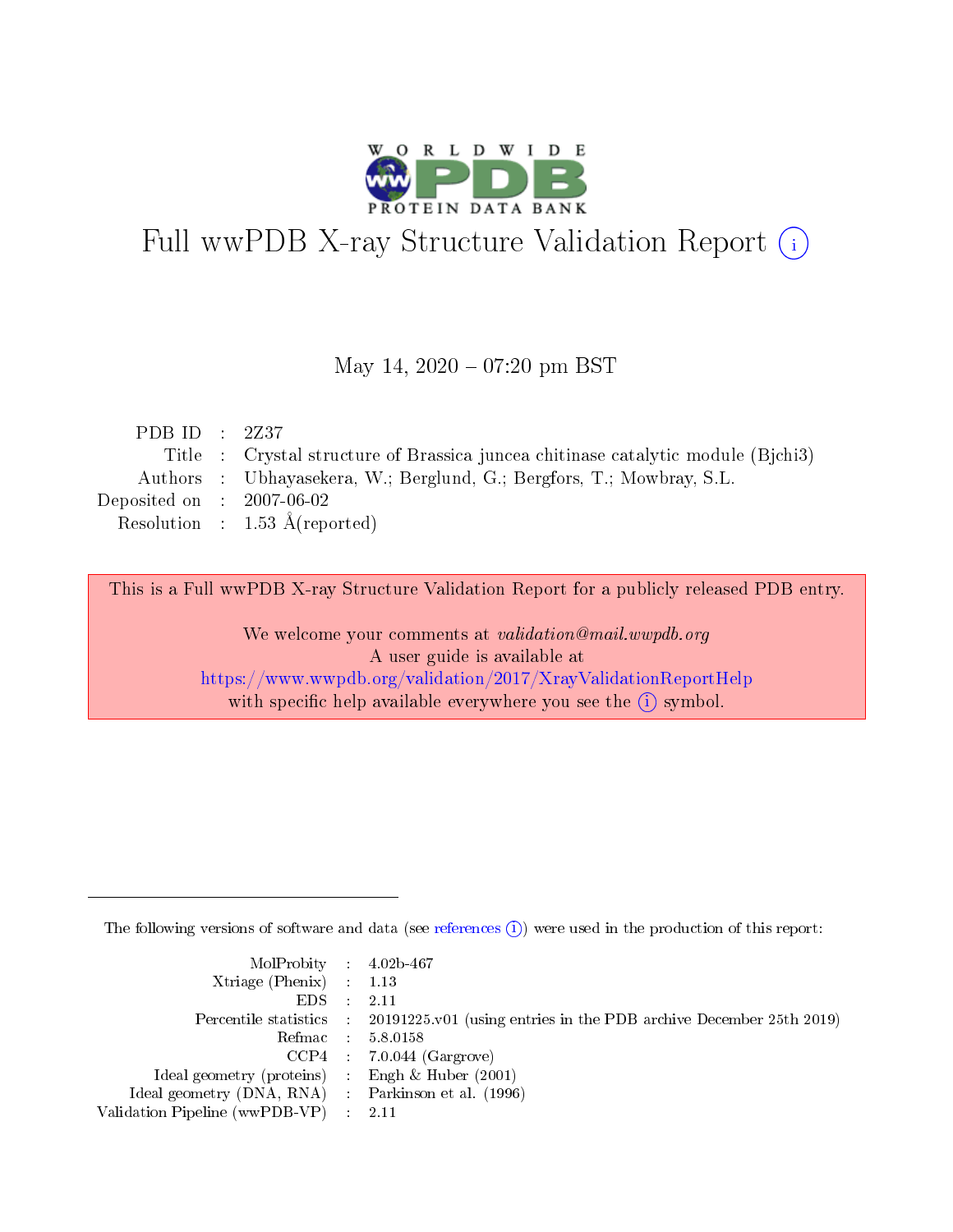# 1 [O](https://www.wwpdb.org/validation/2017/XrayValidationReportHelp#overall_quality)verall quality at a glance  $(i)$

The following experimental techniques were used to determine the structure: X-RAY DIFFRACTION

The reported resolution of this entry is  $1.53 \text{ Å}.$ 

Percentile scores (ranging between 0-100) for global validation metrics of the entry are shown in the following graphic. The table shows the number of entries on which the scores are based.



| Metric                | Whole archive<br>$(\#\text{Entries})$ | Similar resolution<br>$(\# \text{Entries}, \text{resolution range}(\text{\AA}))$ |
|-----------------------|---------------------------------------|----------------------------------------------------------------------------------|
| $R_{free}$            | 130704                                | $2556(1.56-1.52)$                                                                |
| Clashscore            | 141614                                | $2634(1.56-1.52)$                                                                |
| Ramachandran outliers | 138981                                | $2580(1.56-1.52)$                                                                |
| Sidechain outliers    | 138945                                | $2577(1.56-1.52)$                                                                |
| RSRZ outliers         | 127900                                | $2524(1.56-1.52)$                                                                |

The table below summarises the geometric issues observed across the polymeric chains and their fit to the electron density. The red, orange, yellow and green segments on the lower bar indicate the fraction of residues that contain outliers for  $>=3, 2, 1$  and 0 types of geometric quality criteria respectively. A grey segment represents the fraction of residues that are not modelled. The numeric value for each fraction is indicated below the corresponding segment, with a dot representing fractions  $\epsilon=5\%$  The upper red bar (where present) indicates the fraction of residues that have poor fit to the electron density. The numeric value is given above the bar.

| Mol | Chain  | Length | Quality of chain |     |
|-----|--------|--------|------------------|-----|
|     | А      | 244    | 3%<br>95%        | 5%  |
|     | В      | 244    | 3%<br>93%        | 6%  |
|     | $\cap$ | 244    | 3%<br>95%        | . . |
|     |        | 244    | $2\%$<br>95%     | 5%  |

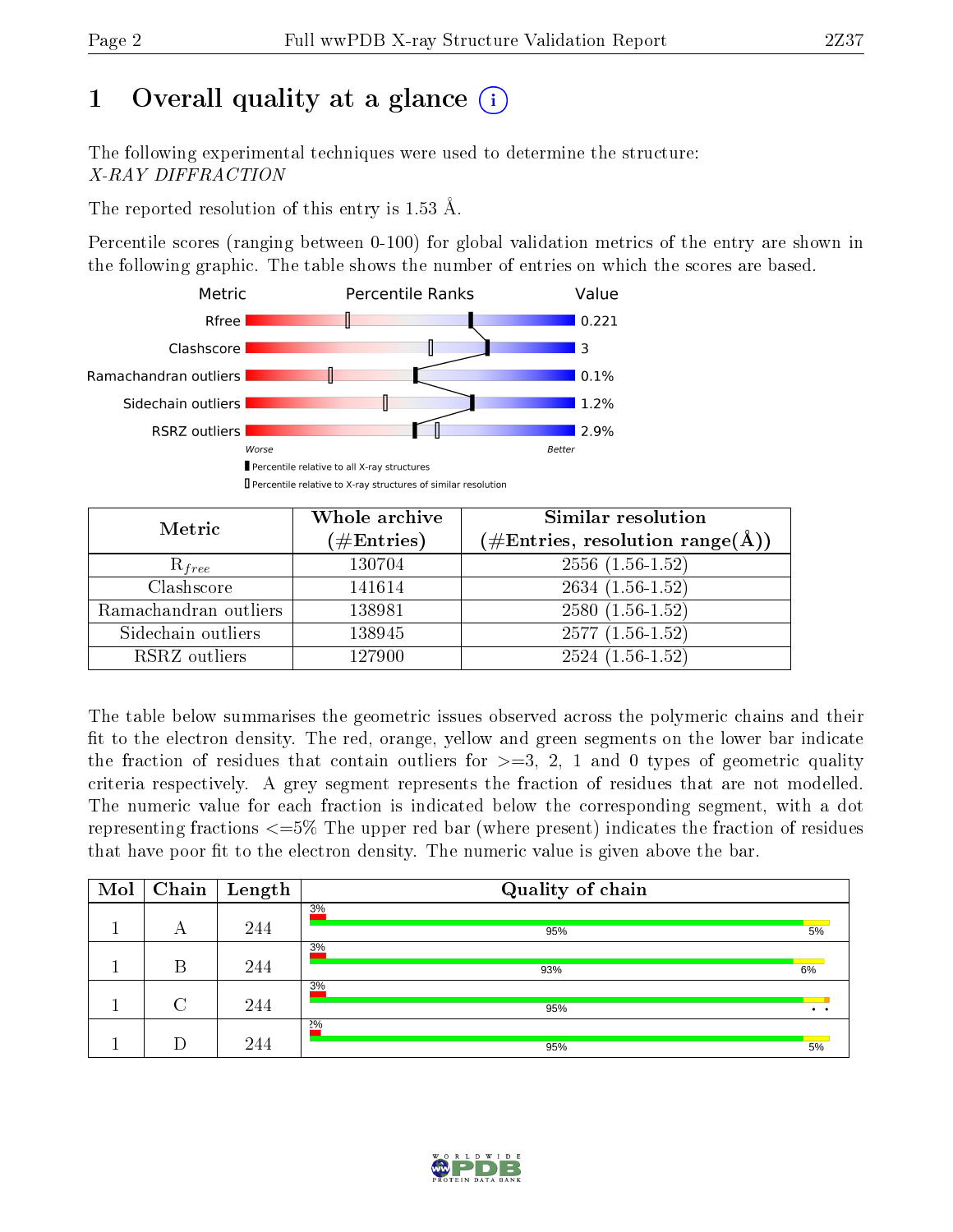# 2 Entry composition (i)

There are 2 unique types of molecules in this entry. The entry contains 8402 atoms, of which 0 are hydrogens and 0 are deuteriums.

In the tables below, the ZeroOcc column contains the number of atoms modelled with zero occupancy, the AltConf column contains the number of residues with at least one atom in alternate conformation and the Trace column contains the number of residues modelled with at most 2 atoms.

| Mol | Chain | Residues | Atoms       |      |     |                  |     | $ZeroOcc \   \$ AltConf | $\operatorname{Trace}$ |
|-----|-------|----------|-------------|------|-----|------------------|-----|-------------------------|------------------------|
|     |       |          | $\rm Total$ | C    |     | ( )              | S   | 6                       |                        |
|     | А     | 244      | 1930        | 1227 | 324 | 363              | 16  |                         |                        |
|     | В     | 244      | Total       | C    | N   |                  | S   | 5                       |                        |
|     |       |          | 1920        | 1221 | 320 | 362              | -17 |                         |                        |
|     | C     | 244      | Total       | C    | N   |                  | S   | 2                       |                        |
|     |       |          | 1909        | 1211 | 320 | 362              | 16  |                         |                        |
|     |       |          | Total       | C    | N   | $\left( \right)$ | S   |                         |                        |
|     |       | 244      | 1905        | 1208 | 320 | 361              | 16  |                         |                        |

Molecule 1 is a protein called Chitinase.

• Molecule 2 is water.

| Mol            | Chain         | Residues | Atoms                                   | ZeroOcc   AltConf |
|----------------|---------------|----------|-----------------------------------------|-------------------|
| $\overline{2}$ | А             | 192      | Total<br>$\Omega$<br>192<br>192         |                   |
| 2              | В             | 184      | Total<br>$\left( \right)$<br>184<br>184 |                   |
| 2              | $\mathcal{C}$ | 169      | Total<br>$\left( \right)$<br>169<br>169 |                   |
| 2              |               | 193      | Total<br>$\left( \right)$<br>193<br>193 |                   |

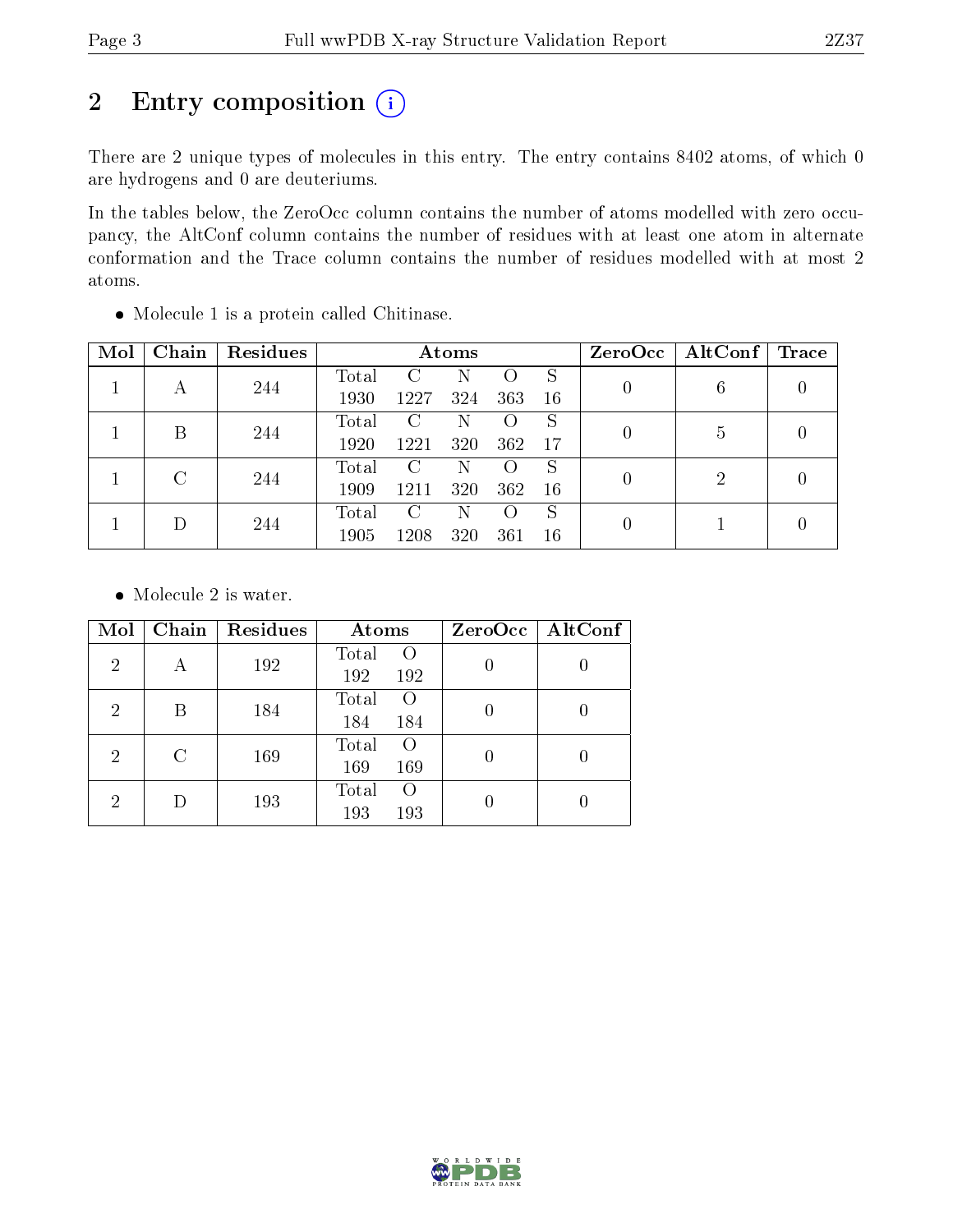# 3 Residue-property plots  $(i)$

These plots are drawn for all protein, RNA and DNA chains in the entry. The first graphic for a chain summarises the proportions of the various outlier classes displayed in the second graphic. The second graphic shows the sequence view annotated by issues in geometry and electron density. Residues are color-coded according to the number of geometric quality criteria for which they contain at least one outlier: green  $= 0$ , yellow  $= 1$ , orange  $= 2$  and red  $= 3$  or more. A red dot above a residue indicates a poor fit to the electron density (RSRZ  $> 2$ ). Stretches of 2 or more consecutive residues without any outlier are shown as a green connector. Residues present in the sample, but not in the model, are shown in grey.



• Molecule 1: Chitinase

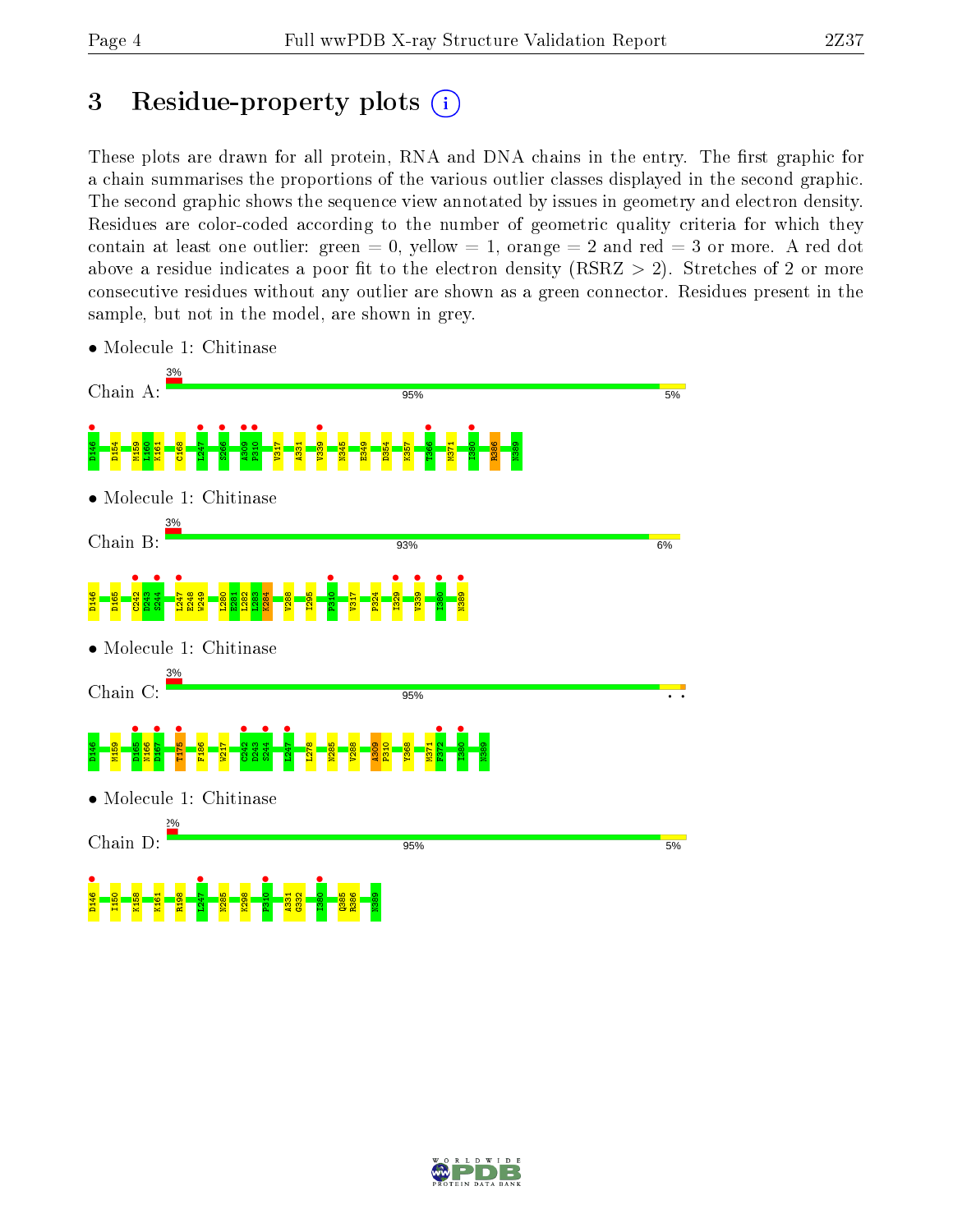# 4 Data and refinement statistics  $(i)$

| Property                                                             | Value                                                       | Source                       |
|----------------------------------------------------------------------|-------------------------------------------------------------|------------------------------|
| Space group                                                          | $\overline{P}1$                                             | Depositor                    |
| Cell constants                                                       | $61.82\text{\AA}$<br>$51.25\text{\AA}$<br>$75.36\text{\AA}$ |                              |
| a, b, c, $\alpha$ , $\beta$ , $\gamma$                               | $89.52^\circ$<br>$79.34^\circ$<br>88.90°                    | Depositor                    |
| Resolution $(A)$                                                     | 42.23<br>$-1.53$                                            | Depositor                    |
|                                                                      | 42.23<br>$-1.53$                                            | <b>EDS</b>                   |
| % Data completeness                                                  | $100.0 (42.23 - 1.53)$                                      | Depositor                    |
| (in resolution range)                                                | $95.5(42.23-1.53)$                                          | <b>EDS</b>                   |
| $R_{merge}$                                                          | 0.14                                                        | Depositor                    |
| $\mathrm{R}_{sym}$                                                   | (Not available)                                             | Depositor                    |
| $\langle I/\sigma(I) \rangle^{-1}$                                   | $4.07$ (at $1.53\text{\AA}$ )                               | Xtriage                      |
| Refinement program                                                   | <b>REFMAC</b>                                               | Depositor                    |
|                                                                      | $0.185$ , $0.222$                                           | Depositor                    |
| $R, R_{free}$                                                        | 0.185<br>0.221<br>$\overline{\phantom{a}}$                  | DCC                          |
| $R_{free}$ test set                                                  | 7824 reflections $(5.98\%)$                                 | wwPDB-VP                     |
| Wilson B-factor $(A^2)$                                              | 16.8                                                        | Xtriage                      |
| Anisotropy                                                           | 0.091                                                       | Xtriage                      |
| Bulk solvent $k_{sol}(e/\mathring{A}^3)$ , $B_{sol}(\mathring{A}^2)$ | $0.35$ , 37.0                                               | <b>EDS</b>                   |
| L-test for twinning <sup>2</sup>                                     | $< L >$ = 0.48, $< L2 >$ = 0.30                             | $\overline{\text{X}}$ triage |
| Estimated twinning fraction                                          | $0.086$ for $h, -k, -l$                                     | Xtriage                      |
| $F_o, F_c$ correlation                                               | 0.95                                                        | <b>EDS</b>                   |
| Total number of atoms                                                | 8402                                                        | wwPDB-VP                     |
| Average B, all atoms $(A^2)$                                         | 21.0                                                        | wwPDB-VP                     |

Xtriage's analysis on translational NCS is as follows: The largest off-origin peak in the Patterson function is  $5.14\%$  of the height of the origin peak. No significant pseudotranslation is detected.

<sup>&</sup>lt;sup>2</sup>Theoretical values of  $\langle |L| \rangle$ ,  $\langle L^2 \rangle$  for acentric reflections are 0.5, 0.333 respectively for untwinned datasets, and 0.375, 0.2 for perfectly twinned datasets.



<span id="page-4-1"></span><span id="page-4-0"></span><sup>1</sup> Intensities estimated from amplitudes.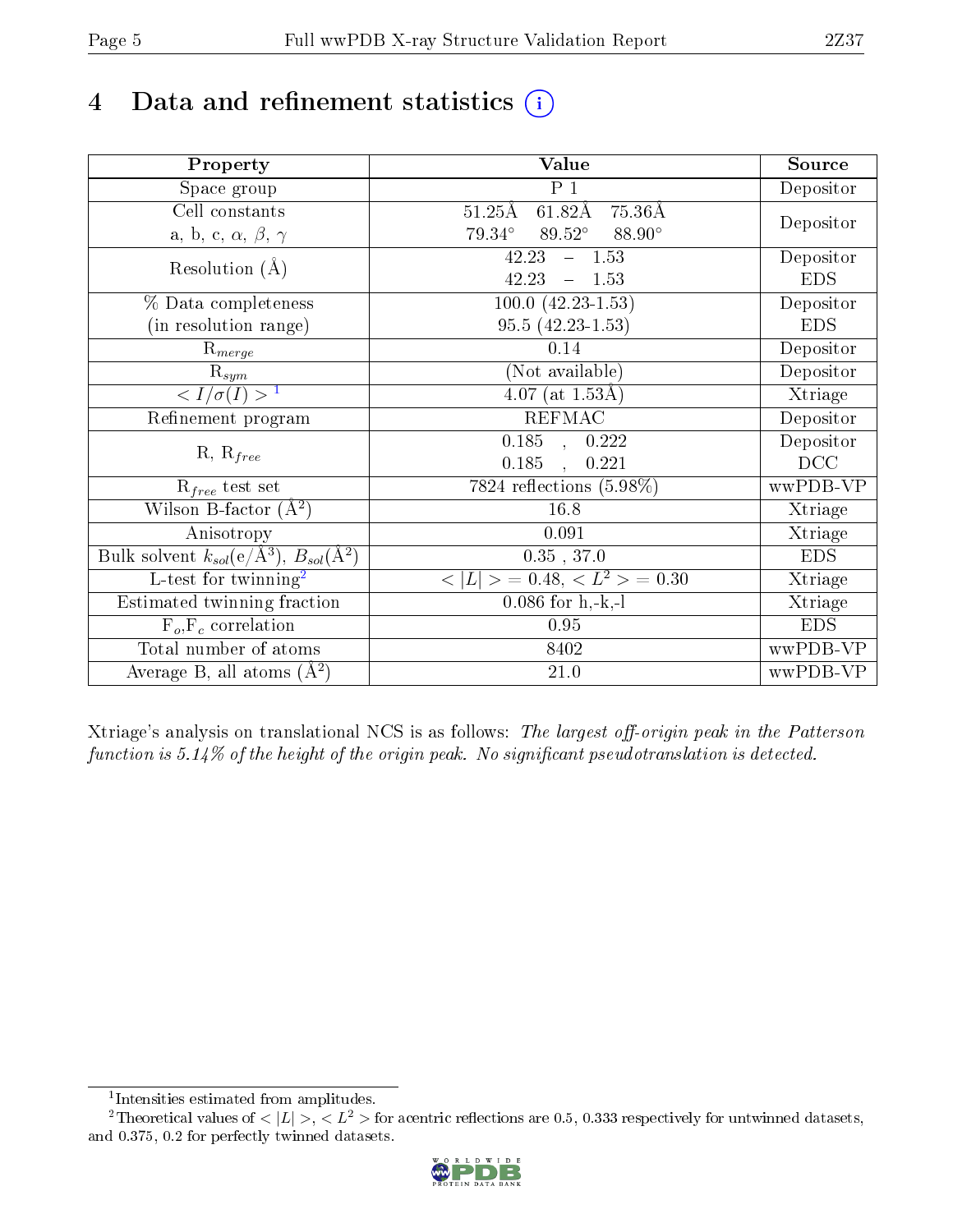# 5 Model quality  $(i)$

### 5.1 Standard geometry  $(i)$

The Z score for a bond length (or angle) is the number of standard deviations the observed value is removed from the expected value. A bond length (or angle) with  $|Z| > 5$  is considered an outlier worth inspection. RMSZ is the root-mean-square of all Z scores of the bond lengths (or angles).

| Mol          | Chain        |      | Bond lengths | Bond angles |             |
|--------------|--------------|------|--------------|-------------|-------------|
|              |              | RMSZ | $\# Z  > 5$  | <b>RMSZ</b> | $\# Z  > 5$ |
| $\Box$       | $\mathbf{A}$ | 0.43 | 0/2007       | 0.55        | 0/2725      |
| $\mathbf{1}$ | R            | 0.44 | /1994        | 0.54        | 0/2709      |
| $\mathbf{1}$ | $\cap$       | 0.43 | 0/1974       | 0.55        | 0/2682      |
| $\mathbf{1}$ | $\Box$       | 0.44 | /1967        | 0.57        | 0/2672      |
| All          | АH           | 0.44 | 7942         | 0.55        | 10788       |

There are no bond length outliers.

There are no bond angle outliers.

There are no chirality outliers.

There are no planarity outliers.

### 5.2 Too-close contacts  $\overline{()}$

In the following table, the Non-H and H(model) columns list the number of non-hydrogen atoms and hydrogen atoms in the chain respectively. The H(added) column lists the number of hydrogen atoms added and optimized by MolProbity. The Clashes column lists the number of clashes within the asymmetric unit, whereas Symm-Clashes lists symmetry related clashes.

| Mol | Chain |      | Non-H $\mid$ H(model) | H(added) |    | $Clashes$   Symm-Clashes |
|-----|-------|------|-----------------------|----------|----|--------------------------|
|     |       | 1930 |                       | 1819     | 21 |                          |
|     | В     | 1920 |                       | 1801     | −  |                          |
|     | C     | 1909 |                       | 1781     | 14 |                          |
|     | Ð     | 1905 |                       | 1774     |    |                          |
| റ   | А     | 192  |                       |          | −  |                          |
| 2   | В     | 184  |                       |          | 2  |                          |
| 2   | C     | 169  |                       |          |    |                          |
| ച   | Ð     | 193  |                       |          |    |                          |
|     | All   | 8402 |                       | 7175     | 49 |                          |

The all-atom clashscore is defined as the number of clashes found per 1000 atoms (including hydrogen atoms). The all-atom clashscore for this structure is 3.

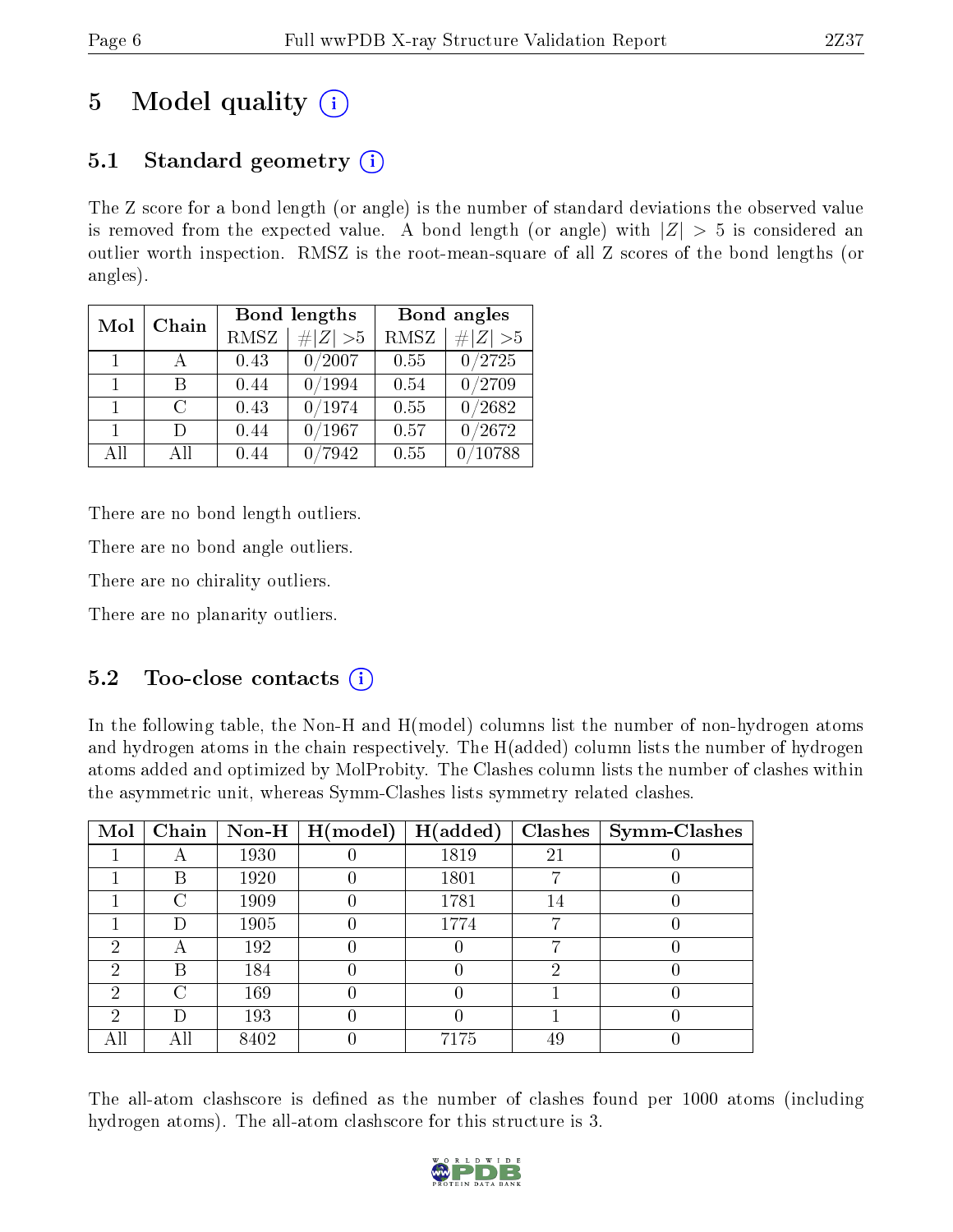| Atom-1                              | Atom-2              | Interatomic    | $\overline{\text{Clash}}$ |
|-------------------------------------|---------------------|----------------|---------------------------|
|                                     |                     | distance $(A)$ | overlap $(\AA)$           |
| 1: A: 159: MET:HG2                  | 1: A:371: MET:HE1   | 1.28           | 1.13                      |
| 1:C:159:MET:HG2                     | 1:C:371:MET:HE1     | 1.22           | 1.11                      |
| 1:C:159:MET:HG2                     | 1:C:371:MET:CE      | 1.99           | 0.92                      |
| 1:A:349:GLU:HG2                     | 1: A: 357: LYS: HE3 | 1.59           | 0.85                      |
| 1: A: 159:MET:HG2                   | 1: A:371:MET:CE     | 2.07           | 0.84                      |
| $1:A:154:\overline{ASP:OD1}$        | 2:A:581:HOH:O       | 1.96           | 0.83                      |
| 1: A: 159: MET: CG                  | 1: A:371:MET:HE1    | 2.13           | 0.72                      |
| 1: A: 354: ASP: CG                  | 1: A: 357: LYS: HE2 | 2.09           | 0.72                      |
| 1: A: 168: CYS:O                    | 2:A:494:HOH:O       | 2.07           | 0.72                      |
| 1:D:158:LYS:O                       | 1: D: 161: LYS: HG2 | 1.90           | 0.72                      |
| 1:C:309:ALA:CB                      | 1:C:310:PRO:CD      | 2.69           | 0.70                      |
| 1:B:146:ASP:N                       | 2:Bi:551:HOH:O      | 2.25           | 0.70                      |
| 1:B:317:VAL:HG11                    | 1:B:339[B]:VAL:HG13 | 1.74           | 0.68                      |
| $1:C:175[A]:\text{THR}:H\text{G22}$ | 2:C:400:HOH:O       | 1.97           | 0.65                      |
| 1:C:309:ALA:HB1                     | 1:C:310:PRO:CD      | 2.27           | 0.64                      |
| 1:A:354:ASP:CB                      | 1:A:357:LYS:HE2     | 2.30           | 0.61                      |
| 1:D:331:ALA:HB1                     | 1: D: 386: ARG: HB2 | 1.83           | 0.61                      |
| 1:C:309:ALA:HB3                     | 1:C:310:PRO:HD2     | 1.84           | 0.58                      |
| 1:B:284:LYS:HD3                     | 2:B:439:HOH:O       | 2.03           | 0.58                      |
| 1:C:309:ALA:HB1                     | 1:C:310:PRO:HD3     | 1.86           | 0.57                      |
| 1: A: 159: MET: CG                  | 1: A:371:MET:CE     | 2.79           | 0.56                      |
| 1:B:248:GLU:HG3                     | 1:B:249:TRP:CE2     | 2.42           | 0.55                      |
| 1:D:150:ILE:HD11                    | 1:D:198:ARG:NH2     | 2.22           | 0.54                      |
| 1:B:280:LEU:HD11                    | 1:B:295:ILE:HD12    | 1.89           | 0.53                      |
| 1:A:349:GLU:CG                      | 1:A:357:LYS:HE3     | 2.33           | 0.53                      |
| 1:C:309:ALA:CB                      | 1:C:310:PRO:HD2     | 2.37           | 0.53                      |
| 1: D: 150: ILE: HD11                | 1: D: 198: ARG: CZ  | 2.39           | 0.53                      |
| 1: A:357: LYS: HD2                  | 2:A:440:HOH:O       | 2.09           | 0.52                      |
| 1: A:161: LYS: HE2                  | 2:A:506:HOH:O       | 2.09           | 0.51                      |
| 1: A: 354: ASP: HB3                 | 1: A: 357: LYS: HE2 | 1.90           | 0.51                      |
| 1: D: 298: LYS: NZ                  | 2:D:543:HOH:O       | 2.37           | 0.49                      |
| 1: C: 368: TYR: HA                  | 1:C:371:MET:HE2     | 1.96           | 0.48                      |
| 1: A:349: GLU: HG2                  | 1:A:357:LYS:CE      | 2.38           | 0.47                      |
| 1: D: 150: ILE: HD12                | 1:D:150:ILE:N       | 2.30           | 0.47                      |
| 1: A:345: ASN:ND2                   | 2: A:439:HOH:O      | 2.48           | 0.46                      |
| 1: A:154: ASP:CG                    | 2:A:581:HOH:O       | 2.50           | 0.46                      |
| 1:C:159:MET:CG                      | 1:C:371:MET:CE      | 2.85           | 0.45                      |
| 1:B:324:PRO:HB2                     | 1:B:329[A]:ILE:HD11 | 1.99           | 0.45                      |
| 1:C:186:PHE:HZ                      | 1:C:278:LEU:HD21    | 1.81           | 0.45                      |
| 1:B:282:LEU:HD23                    | 1:B:288:VAL:CG2     | 2.48           | 0.44                      |

All (49) close contacts within the same asymmetric unit are listed below, sorted by their clash magnitude.

Continued on next page...

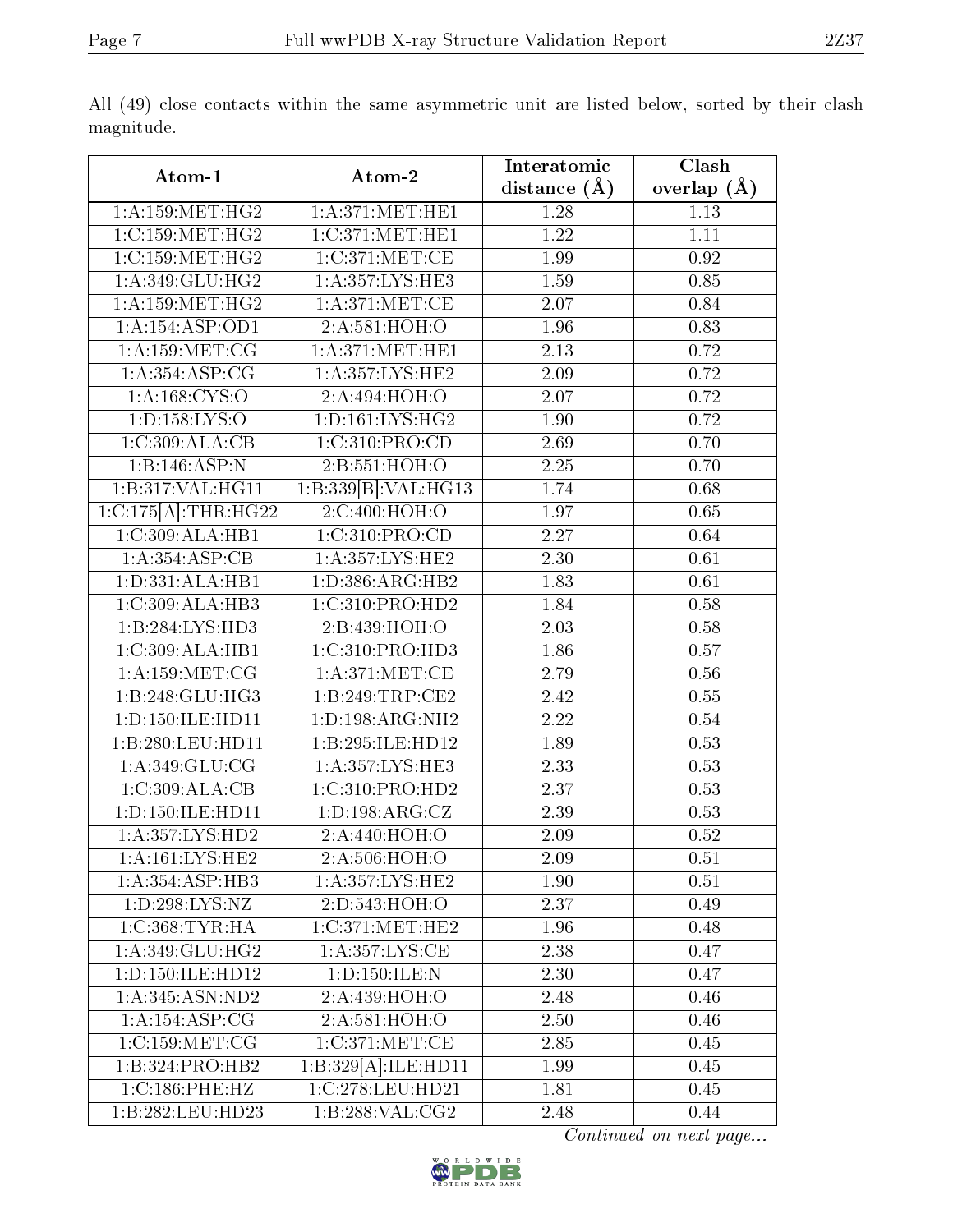| Atom-1             | Atom-2              | Interatomic<br>distance $(A)$ | Clash<br>overlap $(A)$ |
|--------------------|---------------------|-------------------------------|------------------------|
| 2: A:420:HOH:O     | 1:C:217:TRP:HD1     | 2.00                          | 0.44                   |
| 1:A:354:ASP:OD2    | 1: A: 357: LYS: CE  | 2.66                          | 0.44                   |
| 1:A:354:ASP:OD2    | 1: A: 357: LYS: HE2 | 2.18                          | 0.44                   |
| 1: D: 332: GLY: O  | 1: D: 385: GLN: HG2 | 2.18                          | 0.43                   |
| 1:A:331:ALA:HB1    | 1:A:386:ARG:HB2     | 2.02                          | 0.42                   |
| 1: A:371: MET:HE2  | 1: A:371: MET:HB2   | 1.75                          | 0.41                   |
| 1:C:285:ASN:O      | 1:C:288:VAL:HG22    | 2.20                          | 0.41                   |
| 1: A:317: VAL:HGI1 | 1:A:339[A]:VAL:CG1  | 2.51                          | 0.40                   |
| 1:C:371:MET:HE2    | 1:C:371:MET:HB2     | 1.94                          | 0.40                   |

Continued from previous page...

There are no symmetry-related clashes.

#### 5.3 Torsion angles (i)

#### 5.3.1 Protein backbone  $(i)$

In the following table, the Percentiles column shows the percent Ramachandran outliers of the chain as a percentile score with respect to all X-ray entries followed by that with respect to entries of similar resolution.

The Analysed column shows the number of residues for which the backbone conformation was analysed, and the total number of residues.

| Mol | Chain   | Analysed            | Favoured    | Allowed   | Outliers | Percentiles       |
|-----|---------|---------------------|-------------|-----------|----------|-------------------|
|     | А       | $248/244$ (102\%)   | 241(97%)    | 7(3%)     |          | 100<br><b>100</b> |
|     | Β       | $247/244(101\%)$    | 239(97%)    | $8(3\%)$  |          | 100<br><b>100</b> |
|     | $\rm C$ | $244/244(100\%)$    | $-237(97%)$ | 6 $(2\%)$ | $1(0\%)$ | 13<br>34          |
|     | D       | $243/244$ (100\%)   | $237(98\%)$ | 6 $(2\%)$ |          | 100<br>100        |
| All | All     | $982/976$ $(101\%)$ | 954(97%)    | $27(3\%)$ | $1(0\%)$ | 26<br>51          |

All (1) Ramachandran outliers are listed below:

| Mol | Chain   Res | 'Type |
|-----|-------------|-------|
|     |             |       |

#### 5.3.2 Protein sidechains  $(i)$

In the following table, the Percentiles column shows the percent sidechain outliers of the chain as a percentile score with respect to all X-ray entries followed by that with respect to entries of similar

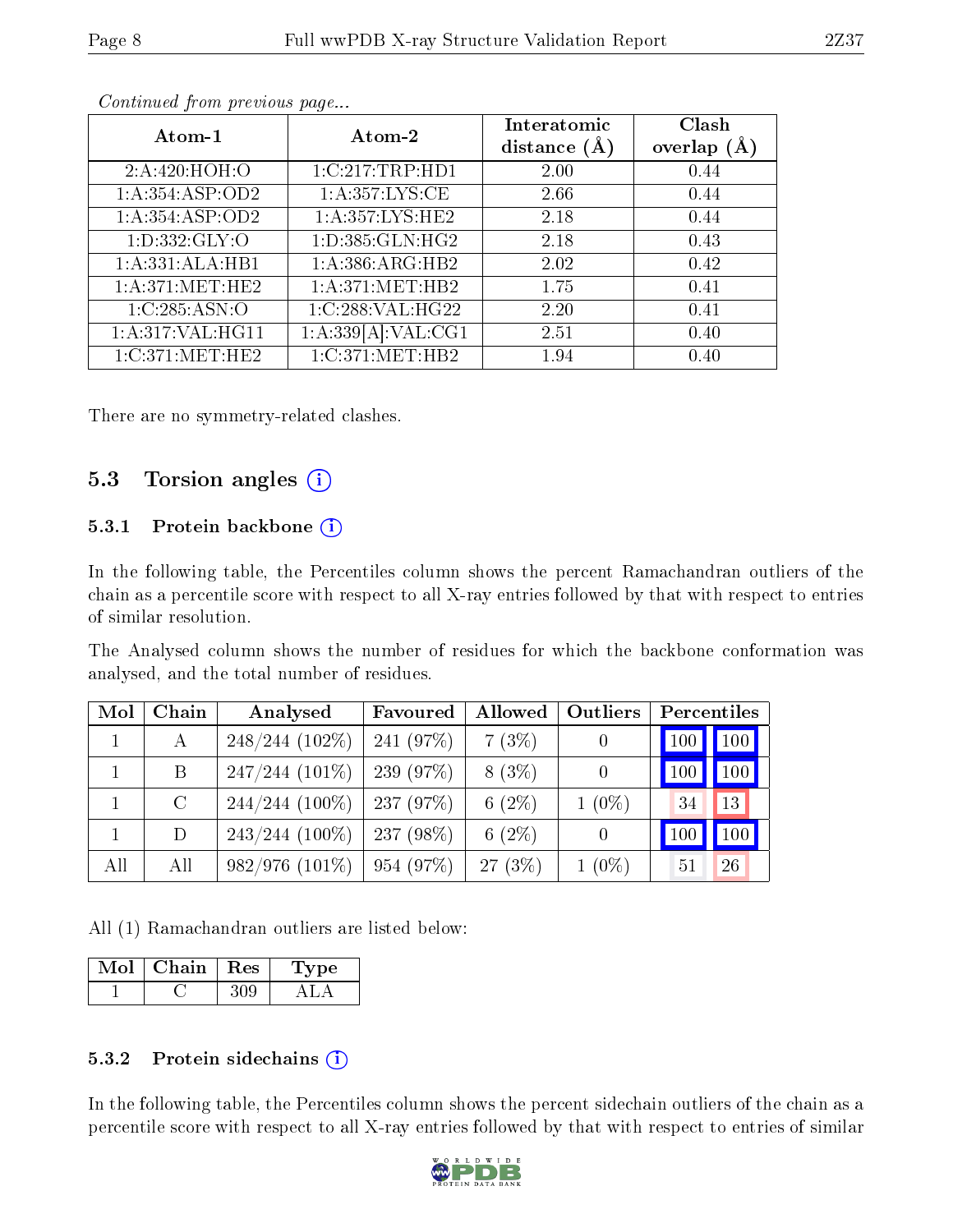resolution.

| Mol          | Chain         | Analysed            | Rotameric    | Outliers | Percentiles |    |
|--------------|---------------|---------------------|--------------|----------|-------------|----|
| $\mathbf{1}$ | $\bf{A}$      | $206/200(103\%)$    | $205(100\%)$ | $1(0\%)$ | 88          | 77 |
|              | B             | $205/200$ $(102\%)$ | 199 (97%)    | 6(3%)    | 42          | 13 |
|              | $\mathcal{C}$ | $202/200$ $(101\%)$ | 199 (98%)    | $3(2\%)$ | 65          | 36 |
|              | D             | $201/200$ (100\%)   | 199 (99%)    | $2(1\%)$ | 76          | 55 |
| All          | All           | $814/800$ $(102\%)$ | 802 (98%)    | 12(2%)   | 69          | 36 |

The Analysed column shows the number of residues for which the sidechain conformation was analysed, and the total number of residues.

All (12) residues with a non-rotameric sidechain are listed below:

| Mol            | Chain | $\operatorname{Res}$ | Type       |
|----------------|-------|----------------------|------------|
| 1              | А     | 386                  | $\rm{ARG}$ |
| 1              | В     | 165                  | <b>ASP</b> |
| 1              | В     | 242[A]               | <b>CYS</b> |
| 1              | В     | 242 B                | <b>CYS</b> |
| 1              | В     | 247                  | LEU        |
| 1              | В     | 284                  | <b>LYS</b> |
| 1              | В     | 389                  | ASN        |
| 1              | C     | 166                  | ASN        |
| 1              | C     | 175[A]               | THR        |
| $\overline{1}$ | C     | 175[B]               | $\rm THR$  |
| 1              | Ð     | 146                  | ASP        |
|                |       | 285                  | ASN        |

Some sidechains can be flipped to improve hydrogen bonding and reduce clashes. All (5) such sidechains are listed below:

| Mol | Chain | Res | Type       |
|-----|-------|-----|------------|
|     |       | 321 | <b>GLN</b> |
|     | 6     | 270 | <b>ASN</b> |
|     |       | 245 | <b>ASN</b> |
|     |       | 285 | <b>ASN</b> |
|     |       | 321 | GL N       |

#### 5.3.3 RNA [O](https://www.wwpdb.org/validation/2017/XrayValidationReportHelp#rna)i

There are no RNA molecules in this entry.

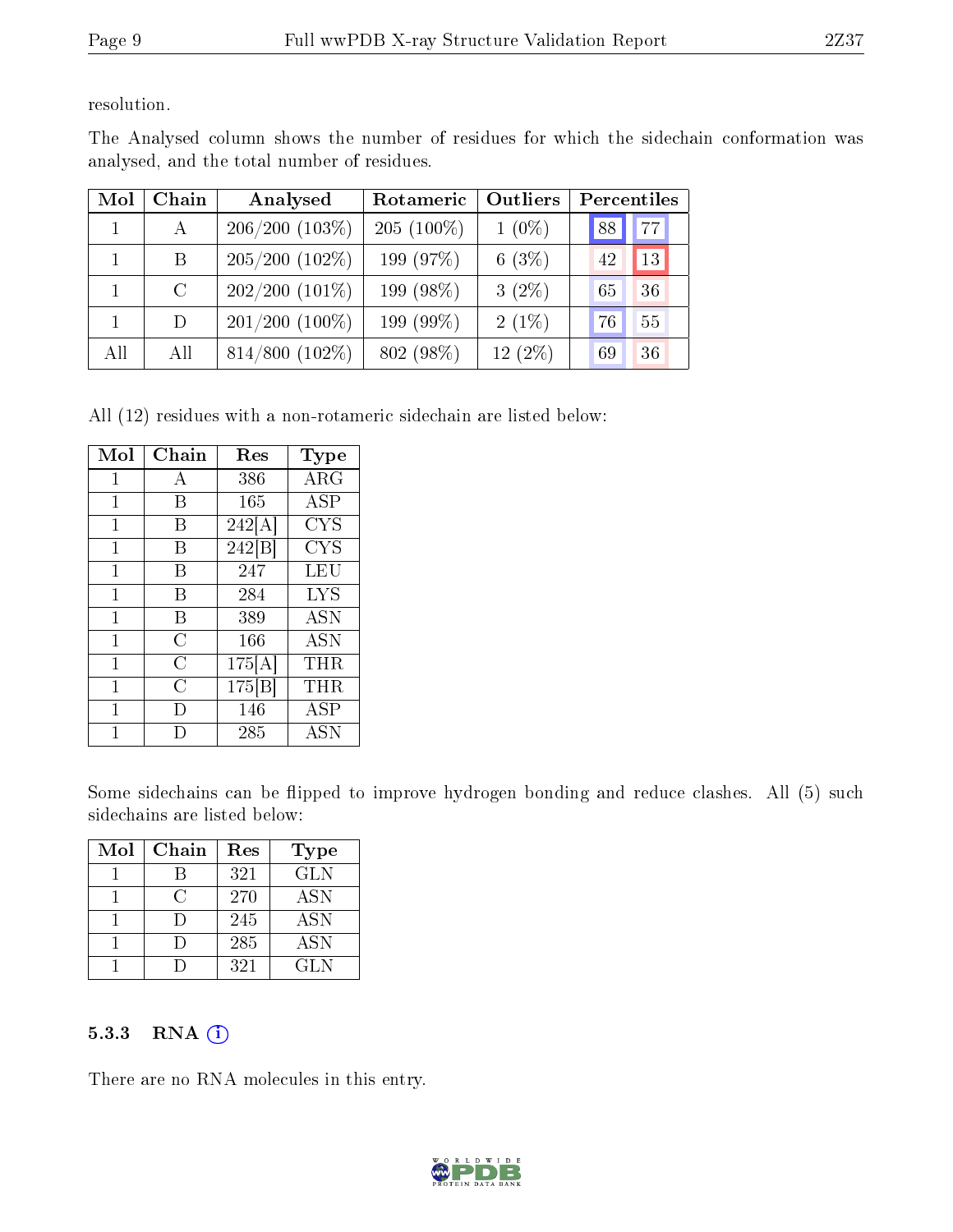### 5.4 Non-standard residues in protein, DNA, RNA chains (i)

There are no non-standard protein/DNA/RNA residues in this entry.

### 5.5 Carbohydrates (i)

There are no carbohydrates in this entry.

### 5.6 Ligand geometry (i)

There are no ligands in this entry.

#### 5.7 [O](https://www.wwpdb.org/validation/2017/XrayValidationReportHelp#nonstandard_residues_and_ligands)ther polymers  $(i)$

There are no such residues in this entry.

### 5.8 Polymer linkage issues (i)

There are no chain breaks in this entry.

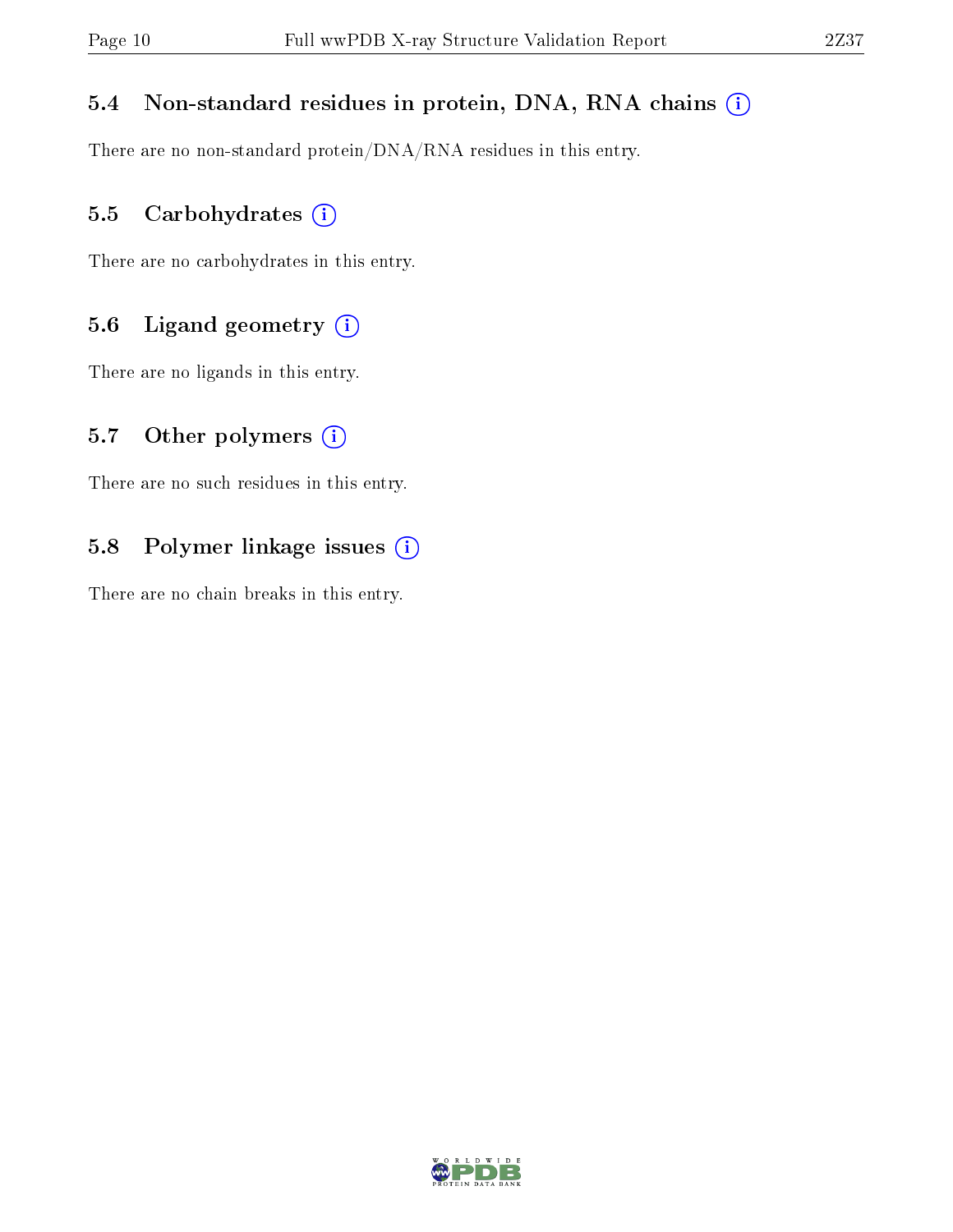## 6 Fit of model and data  $(i)$

### 6.1 Protein, DNA and RNA chains  $(i)$

In the following table, the column labelled  $#RSRZ> 2'$  contains the number (and percentage) of RSRZ outliers, followed by percent RSRZ outliers for the chain as percentile scores relative to all X-ray entries and entries of similar resolution. The OWAB column contains the minimum, median,  $95<sup>th</sup>$  percentile and maximum values of the occupancy-weighted average B-factor per residue. The column labelled ' $Q< 0.9$ ' lists the number of (and percentage) of residues with an average occupancy less than 0.9.

| Mol | Chain   | Analysed          | ${ <\hspace{-1.5pt}{\mathrm{RSRZ}} \hspace{-1.5pt}>}$ | $\#\text{RSRZ}{>}2$         | $OWAB(A^2)$    | Q <sub>0.9</sub> |
|-----|---------|-------------------|-------------------------------------------------------|-----------------------------|----------------|------------------|
|     | А       | $244/244$ (100\%) | 0.09                                                  | (3%)<br>46<br>53<br>8       | 10, 19, 28, 37 | $(2\%)$<br>6     |
|     | B       | $244/244$ (100\%) | 0.14                                                  | 8(3%)<br>46<br>53           | 11, 19, 30, 36 | $5(2\%)$         |
|     | $\rm C$ | $244/244$ (100%)  | 0.16                                                  | 8(3%)<br>46<br>53           | 11, 20, 29, 35 | $2(0\%)$         |
|     | D       | $244/244$ (100%)  | 0.10                                                  | $4(1\%)$<br> 72 <br>$'77_1$ | 10, 18, 29, 36 | $1(0\%)$         |
| All | All     | $976/976(100\%)$  | 0.12                                                  | $28(2\%)$<br>51<br>58       | 10, 19, 30, 37 | 14 (1%)          |

All (28) RSRZ outliers are listed below:

| Mol            | Chain                   | Res                  | Type                    | $\operatorname{RSRZ}$ |
|----------------|-------------------------|----------------------|-------------------------|-----------------------|
| $\mathbf{1}$   | $\mathbf{B}$            | 380[A]               | ILE                     | 3.8                   |
| $\overline{1}$ | $\overline{\rm A}$      | 309                  | <b>ALA</b>              | $3.5\,$               |
| $\overline{1}$ | $\overline{\mathrm{B}}$ | 339[A]               | <b>VAL</b>              | $\overline{3.5}$      |
| $\overline{1}$ | $\overline{\mathbf{B}}$ | 310                  | PRO                     | 3.4                   |
| $\overline{1}$ | $\overline{B}$          | $\overline{242[A]}$  | <b>CYS</b>              | 3.3                   |
| $\overline{1}$ | $\overline{\rm A}$      | $\overline{339[A]}$  | <b>VAL</b>              | 3.2                   |
| $\overline{1}$ | $\overline{\rm D}$      | $\overline{380[A]}$  | ILE                     | $\overline{3}.2$      |
| $\overline{1}$ | $\overline{D}$          | 146                  | ASP                     | 3.0                   |
| $\overline{1}$ | $\overline{\rm A}$      | 310                  | PRO                     | 2.9                   |
| $\overline{1}$ | $\overline{\rm C}$      | 242                  | $\overline{\text{CYS}}$ | $\overline{2.9}$      |
| $\mathbf{1}$   | $\overline{\mathrm{B}}$ | 247                  | <b>LEU</b>              | 2.7                   |
| $\overline{1}$ | $\overline{\rm C}$      | 175[A]               | <b>THR</b>              | 2.6                   |
| $\overline{1}$ | $\overline{\rm A}$      | 146                  | <b>ASP</b>              | 2.6                   |
| $\mathbf{1}$   | $\overline{\text{C}}$   | 380[A]               | ILE                     | 2.6                   |
| $\overline{1}$ | $\overline{\rm D}$      | 247                  | <b>LEU</b>              | $2.5\,$               |
| $\overline{1}$ | $\overline{\rm A}$      | $\overline{366}$ [A] | <b>THR</b>              | $2.5\,$               |
| $\overline{1}$ | $\overline{\rm A}$      | 380[A]               | ILE                     | 2.4                   |
| $\mathbf{1}$   | $\mathbf B$             | 329[A]               | ILE                     | 2.3                   |
| $\mathbf{1}$   | $\overline{\rm C}$      | 244                  | ${\rm SER}$             | 2.3                   |
| $\overline{1}$ | $\overline{A}$          | 266[A]               | $\overline{\text{SER}}$ | $\overline{2.2}$      |
| $\overline{1}$ | $\boldsymbol{B}$        | 389                  | <b>ASN</b>              | 2.2                   |

Continued on next page...